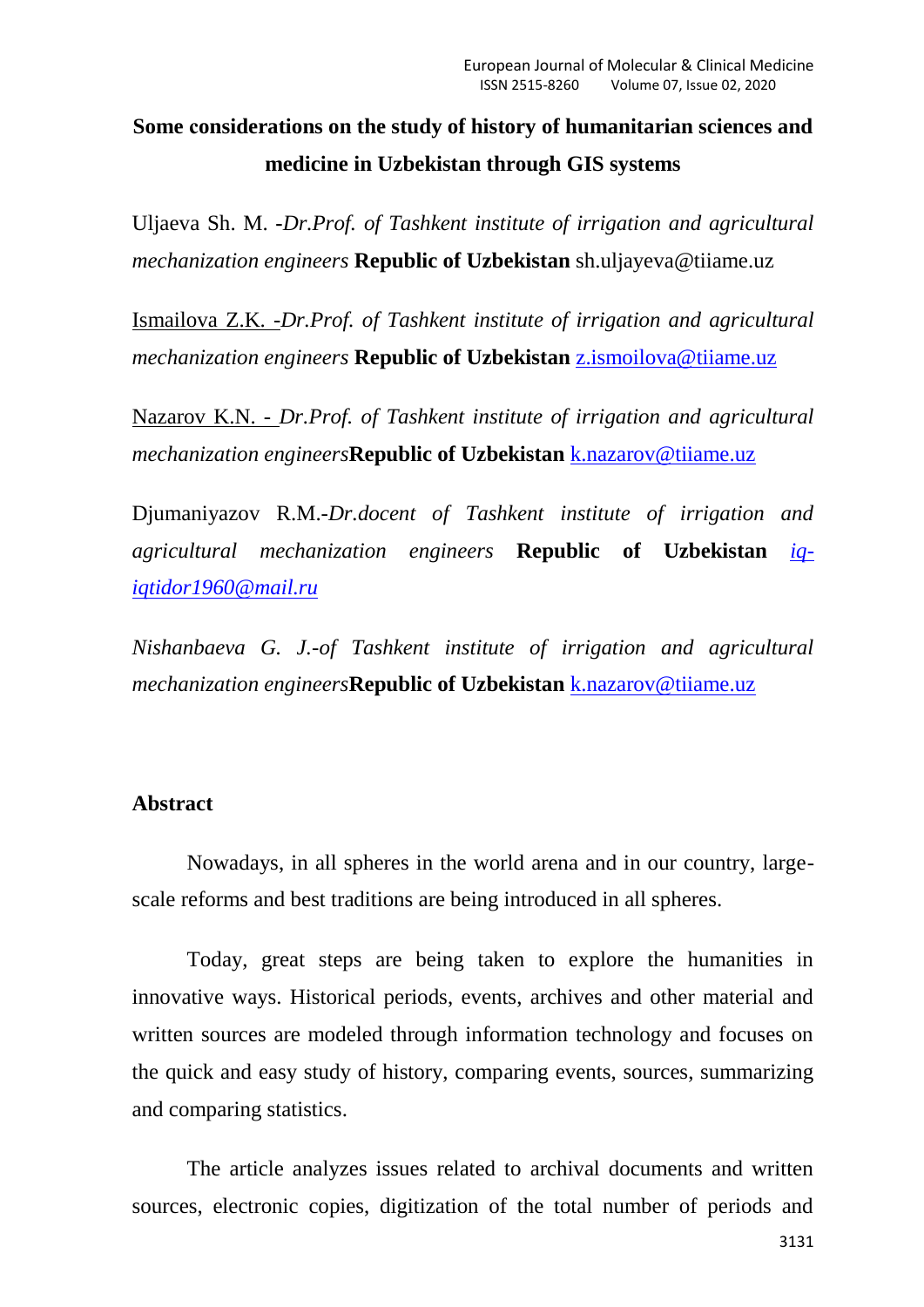topics, presentations for lessons, audiovisual, animated and electronic materials, manuals and textbooks.

The article emphasizes the study of the ancient Turkic peoples' writing, their culture, their modern-day territories, languages, language families and networks, and should be explored through digital humanities and more.

**Keywords:** *geo-information systems, digital humanities, archives, museums, documents, computers***.**

Nowadays, in all spheres in the world arena and in our country, largescale reforms and best traditions are being introduced in all spheres.

Today, great steps are being taken to explore the humanities in innovative ways. Historical periods, events, archives and other material and written sources are modeled through information technology and focuses on the quick and easy study of history, comparing events, sources, summarizing and comparing statistics.

In modern times the preservation of archival documents and written source[s\[1\],](http://file/C:/Users/%D0%96%D0%B0%D1%85%D0%BE%D0%BD%D0%B3%D0%B8%D1%80_%D0%B0%D0%BA%D0%B0/Documents/scopus/Uljaeva%20Scopus%202%2018.11.2019.docx#_ftn1) which have become increasingly obsolet[e\[2\],](http://file/C:/Users/%D0%96%D0%B0%D1%85%D0%BE%D0%BD%D0%B3%D0%B8%D1%80_%D0%B0%D0%BA%D0%B0/Documents/scopus/Uljaeva%20Scopus%202%2018.11.2019.docx#_ftn2) copying, digitizing their total number of periods and topics is one of the most important issues facing our national history. Computer technologies should be used in this regard.

Today, the term digital humanities are widely used in world historiography in the field of history and other humanities. Computing and digital technology play an important role in the humanities. Presentations, audiovisual, animated and electronic materials, manuals and textbooks are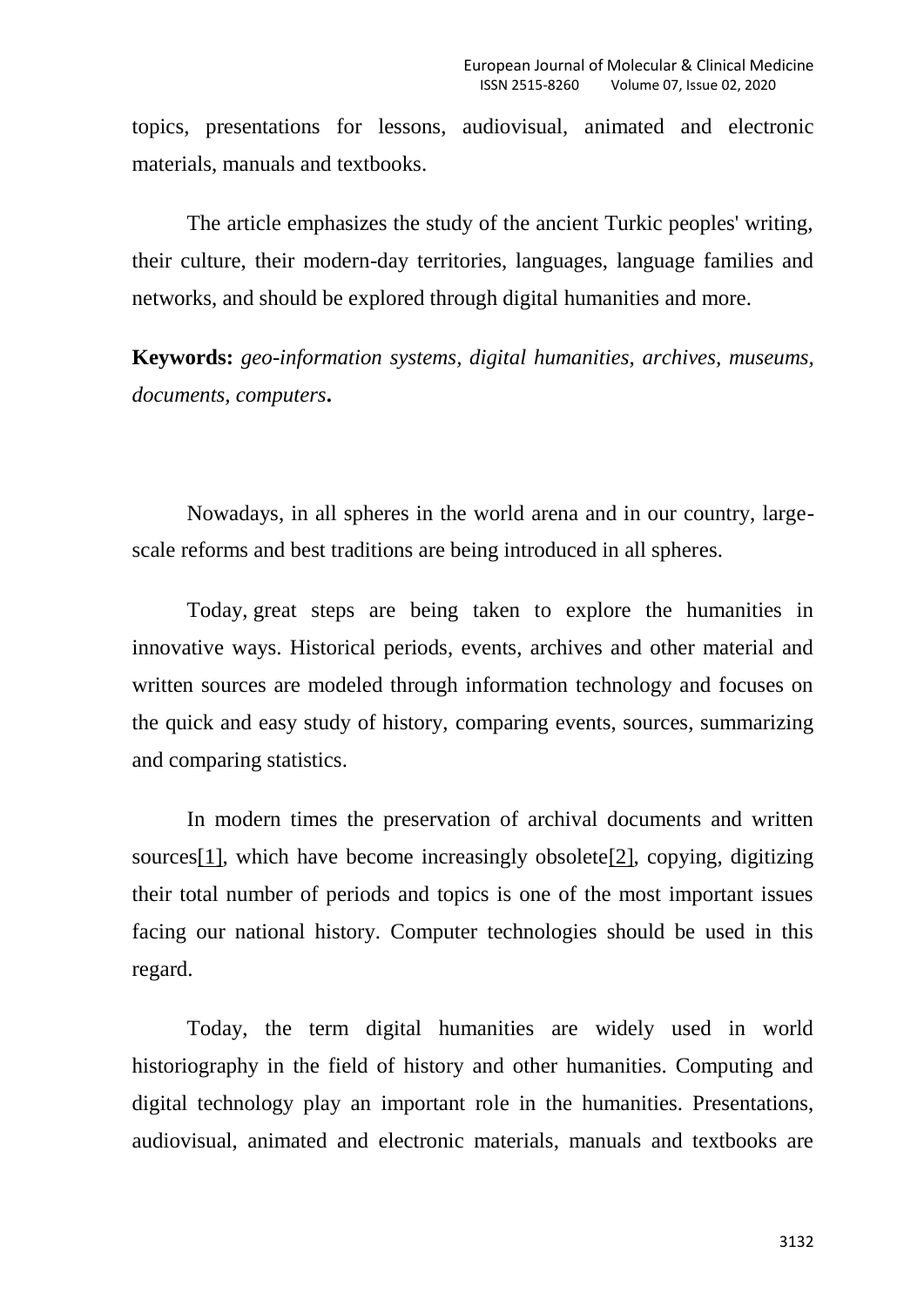increasingly penetrating our field. We cannot say that these areas are also important in the study of our national history.

The Scopus Database is a science measure in many countries. Some of our most powerful scientists don't even know how to write on the computer and make simple presentations. Their knowledge remains in narrow, unpopular, and inaccessible to the public and to the youth, often in books published in small circulation. Not to mention his overseas role. We need to create documentaries of scientific work of these strong historians, sell them in electronic form, and find effective ways for social protection for faculty members.

Also, the activities of the chairs of history, which were established in the Soviet period, do not meet modern requirements. The history of Uzbekistan should not be studied only in the form of the political map of modern Uzbekistan. It is necessary to study the writing and culture of ancient Turkic peoples, our ancestors, their modern-day territories, languages, language families and networks through digital humanities.

Prototypes that migrated to today's Iran, Egypt, Syria, Iraq, China, Siberia, Ukraine, today's Bulgaria and the American continent; creation, cataloging, systematization, cataloging, contacting centers and scientists working in this area are important for the opening of our new pages of history can play a role.

Writing the history of each city and castle, monitoring their total number, using digital computing systems, analyzing material and written sources through the digital humanities system across regions, promoting them to young people and the world community, in the spiritual and educational work. to use their results widely, to create a roadmap that identifies activities in each region, and to implement them step by step, to work with spiritual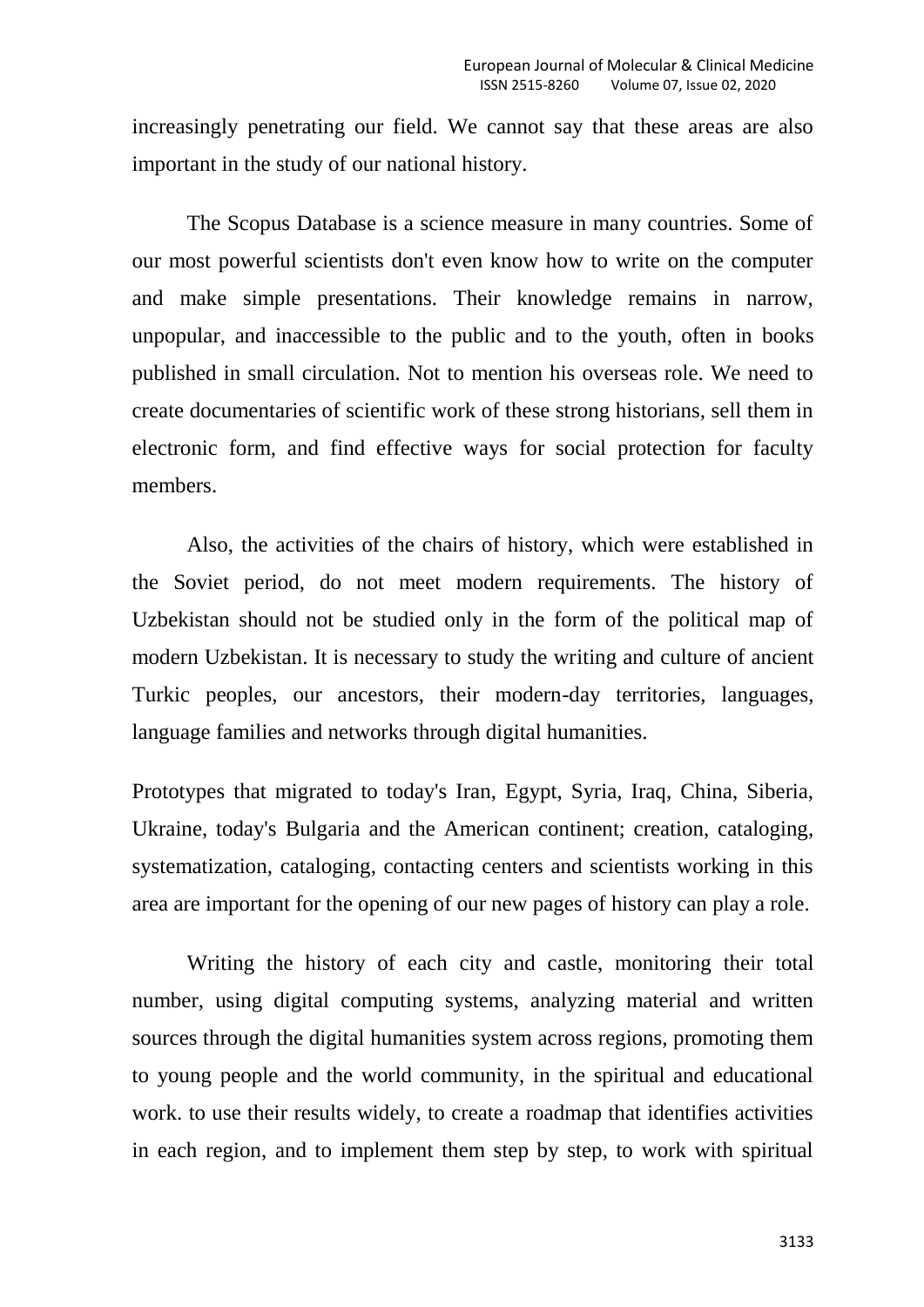centers and so on. Working with officials from the biased use of funds, publication of special books topical issues.

Uzbekistan has tremendous tourism and recreational potential, with a total of 7,400 sites of cultural heritage, 209 of which are four museums - "Ichan-Kala in Khiva", "Historical Center of Bukhara", "Historical Center of Shakhrisabz", The city of Samarkand "is included in the UNESCO World Heritage Lis[t\[3\].](http://file/C:/Users/%D0%96%D0%B0%D1%85%D0%BE%D0%BD%D0%B3%D0%B8%D1%80_%D0%B0%D0%BA%D0%B0/Documents/scopus/Uljaeva%20Scopus%202%2018.11.2019.docx#_ftn3) These processes should also contribute to the development of tourism in our countr[y\[4\].](http://file/C:/Users/%D0%96%D0%B0%D1%85%D0%BE%D0%BD%D0%B3%D0%B8%D1%80_%D0%B0%D0%BA%D0%B0/Documents/scopus/Uljaeva%20Scopus%202%2018.11.2019.docx#_ftn4) To expand the scope of this work, it is necessary to strengthen the practice of historian students and to develop their volunteering skills, and to provide a high level of academic guidance for youth affairs. Effectiveness can be good if academic leaders achieve results in areas close to the topics under study. Digital technologies can include the following approximate topics:

Department of history of Turkic nations, archeology, history and civilization, history of innovation, transnational and global history, modern era, history of women gender, art and music, history of production and irrigation, science history, oral history and field research, local history, medical history, architecture, history of religion, ethnology and anthropology and more.

In our history, many results are obtained in the history of medicine. Today it is necessary to collect and digitize medical sources. All works of our great ancestor Abu Ali ibn Sino must be digitized and widely introduced into medicine. In the Middle Ages, many works on medicine were written and are still in handwritten form. They should be digitized, translated into Uzbek and other languages and included in the scientific community [\[5\].](http://file/C:/Users/%D0%96%D0%B0%D1%85%D0%BE%D0%BD%D0%B3%D0%B8%D1%80_%D0%B0%D0%BA%D0%B0/Documents/scopus/Uljaeva%20Scopus%202%2018.11.2019.docx#_ftn5)

Today, anthropology and genomics, archeology, economics, legal and political doctrines, cultural and science, medical history, and history of all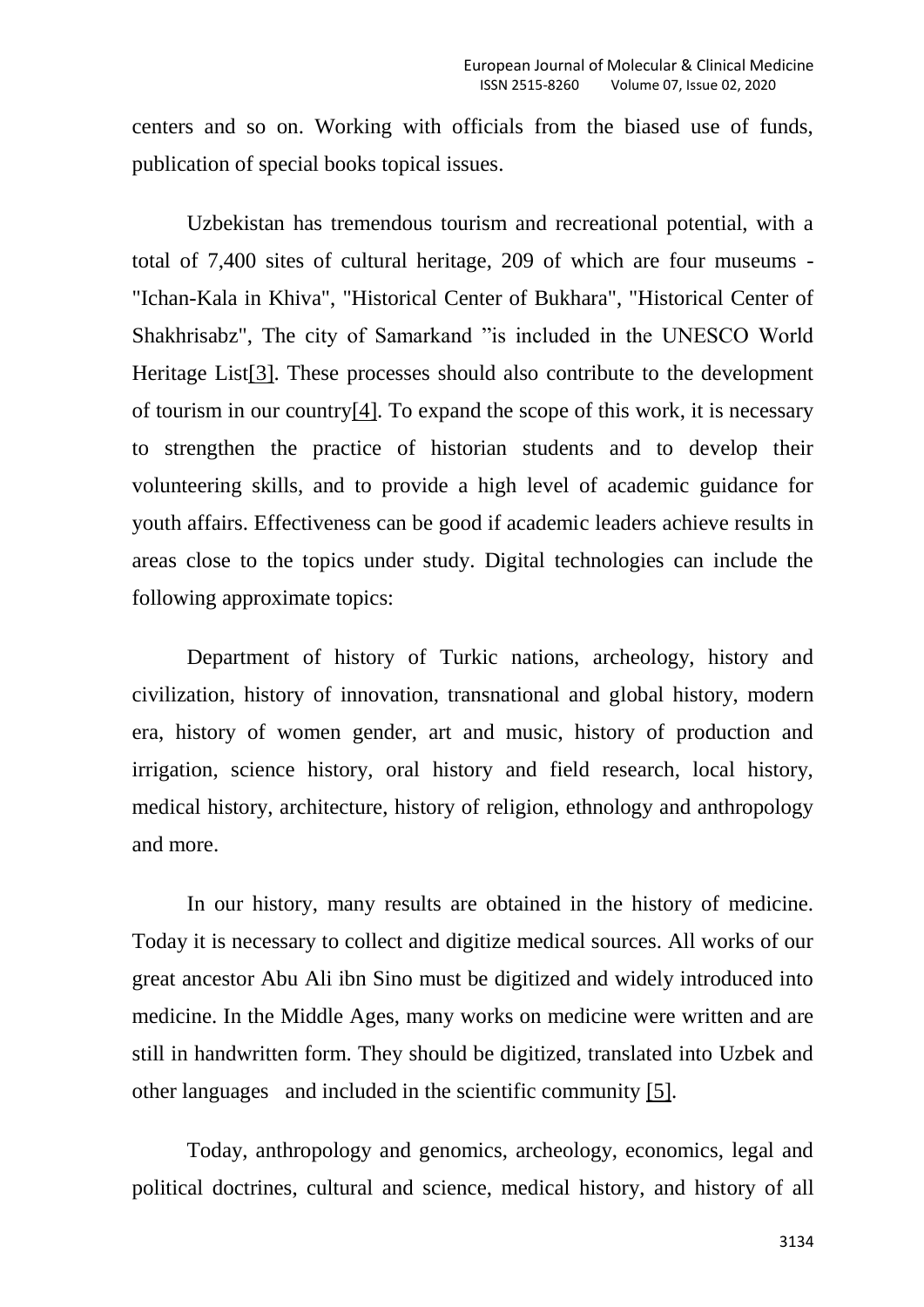industries are collaborated with representatives of industry and innovative digital industries to develop their products in a multipurpose, modern and advanced manner. Information technology should be developed and implemente[d\[6\].](http://file/C:/Users/%D0%96%D0%B0%D1%85%D0%BE%D0%BD%D0%B3%D0%B8%D1%80_%D0%B0%D0%BA%D0%B0/Documents/scopus/Uljaeva%20Scopus%202%2018.11.2019.docx#_ftn6)

 Who cares about history, who controls the present and the future, and who controls the present, ignores the past.

Today, it is important to study the complex of material and spiritual heritage of the golden legacy of our ancestors, to identify the material and spiritual monuments created in the era of our ancestors, statesmen, all scientists and intellectuals. To organize scientific conferences and seminars in the field of digital humanities, to give new ideas in the development of new tourism destinations, to combine the topic of scientific research with young people through digital statistical analysis, to clarify some unknown aspects, and to respect our history, to give our great ancestors a sense of pride and, on that basis, broadcast audio, visual and pedagogical technologies, through radio, television, and the media and the Internet; i collecting, cataloging, collecting manuscripts of our history, compiling, digitizing, exploring forgotten ancient terms and toponymic names through geographical information systems, collecting, formatting myths, legends, folklore, 3D format, e-book, manuals and textbooks. implementation of practical works in publishing, monitoring of scientific works, attracting foreign and domestic investors in the manner prescribed by law; collecting local names and historical events, posting on global networks, mapping their geographical maps, including countries, dynasties, cities, settlements, economy, ethnography, anthropology, art, religion, and other information. Linking, organizing scientific and practical trips abroad (including expeditions, including virtual tours) to foreign countries and Central Asian countries,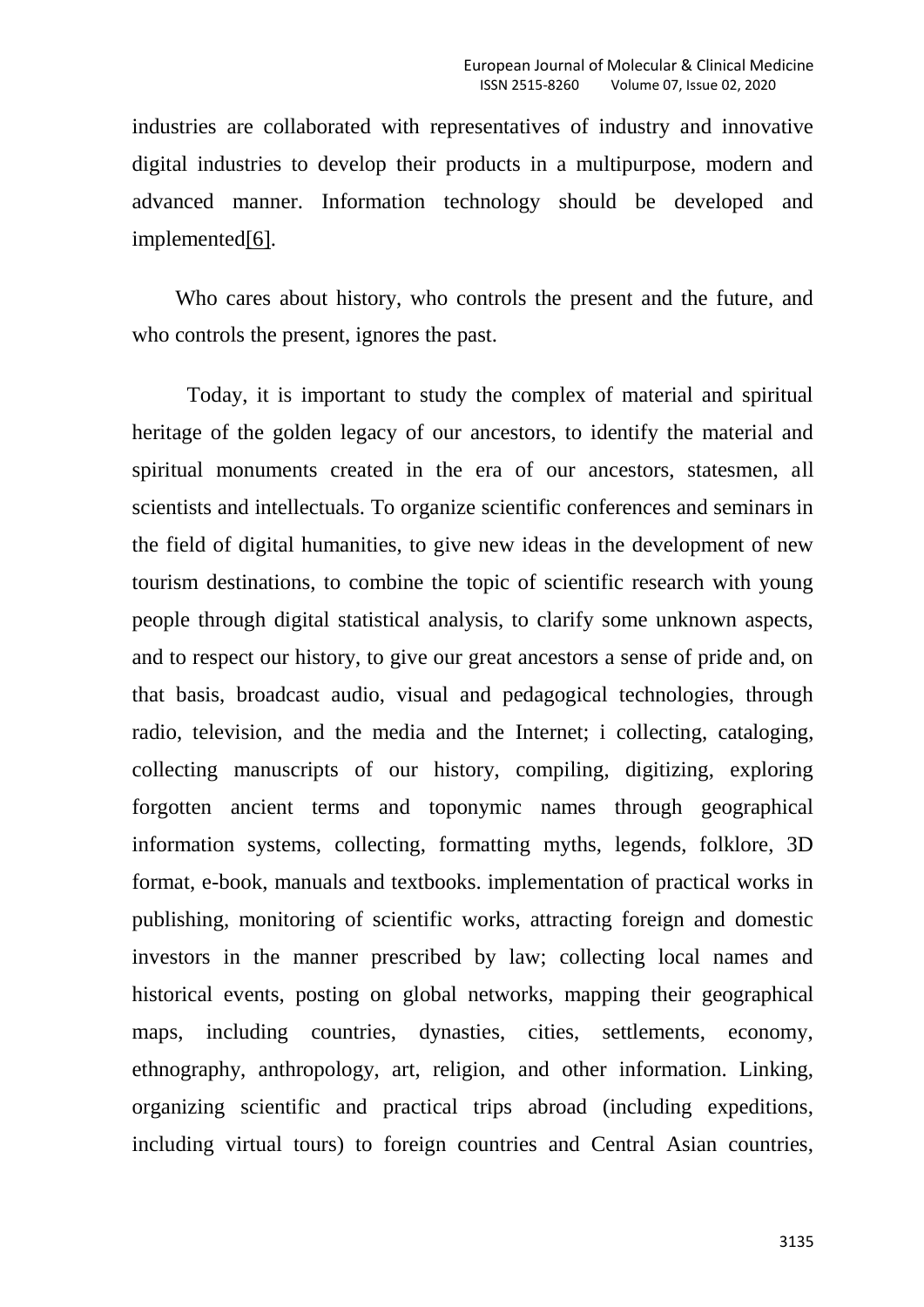accessing new information about geographic information systems Inclusion and advocacy are an important issue.

Extensive use of bright pages of our past in fostering our youth in the spirit of our national history, fostering youth in patriotic spirit, enhancing their reliance on national values and historical sources, including TV shows, TV shows and contests aimed at exposing the history of our ancestors. Historical cooperation with other organizations is also one of the priority tasks faced by historians.

It will also teach young historians the theoretical and practical bases of publishing archaeological and written sources, and the use of digital humanities, as well as their skills for future professionals.

Archeolog[y\[7\]](http://file/C:/Users/%D0%96%D0%B0%D1%85%D0%BE%D0%BD%D0%B3%D0%B8%D1%80_%D0%B0%D0%BA%D0%B0/Documents/scopus/Uljaeva%20Scopus%202%2018.11.2019.docx#_ftn7) covers history through excavations, finds, develops methods of compilation, storage and use of archival documents. Archeology studies positions and titles in state, international politics and other fields. Numismatic[s\[8\]](http://file/C:/Users/%D0%96%D0%B0%D1%85%D0%BE%D0%BD%D0%B3%D0%B8%D1%80_%D0%B0%D0%BA%D0%B0/Documents/scopus/Uljaeva%20Scopus%202%2018.11.2019.docx#_ftn8) (coin history[\)\[9\],](http://file/C:/Users/%D0%96%D0%B0%D1%85%D0%BE%D0%BD%D0%B3%D0%B8%D1%80_%D0%B0%D0%BA%D0%B0/Documents/scopus/Uljaeva%20Scopus%202%2018.11.2019.docx#_ftn9) bonistica (paper money), vexillology (flag science), genealogy (genealogy and dynasty history), genetic geology (genetics study of kinship), Heraldic (marking), diplomacy, historical geography, historical demography, history. migration, historical informatics, historical metrology (units, weights, lengths) sphragistics (seal history), Codicology (manuscript book study), onomastics (human-related histories), historical anthroponymy, paleography faleristica history (the history of the awards and medals) historical events (in chronological continuity), erotology religious institutions, churches and mosques will learn the traditions and custom[s\[10\].](http://file/C:/Users/%D0%96%D0%B0%D1%85%D0%BE%D0%BD%D0%B3%D0%B8%D1%80_%D0%B0%D0%BA%D0%B0/Documents/scopus/Uljaeva%20Scopus%202%2018.11.2019.docx#_ftn10) That's it each of these special disciplines should have access to geographical information systems and extensive information about them should be made available to history classes and other institutions. Ready materials are also used in online classes and distance learning. Unless the methods of digital humanities are used, these disciplines become more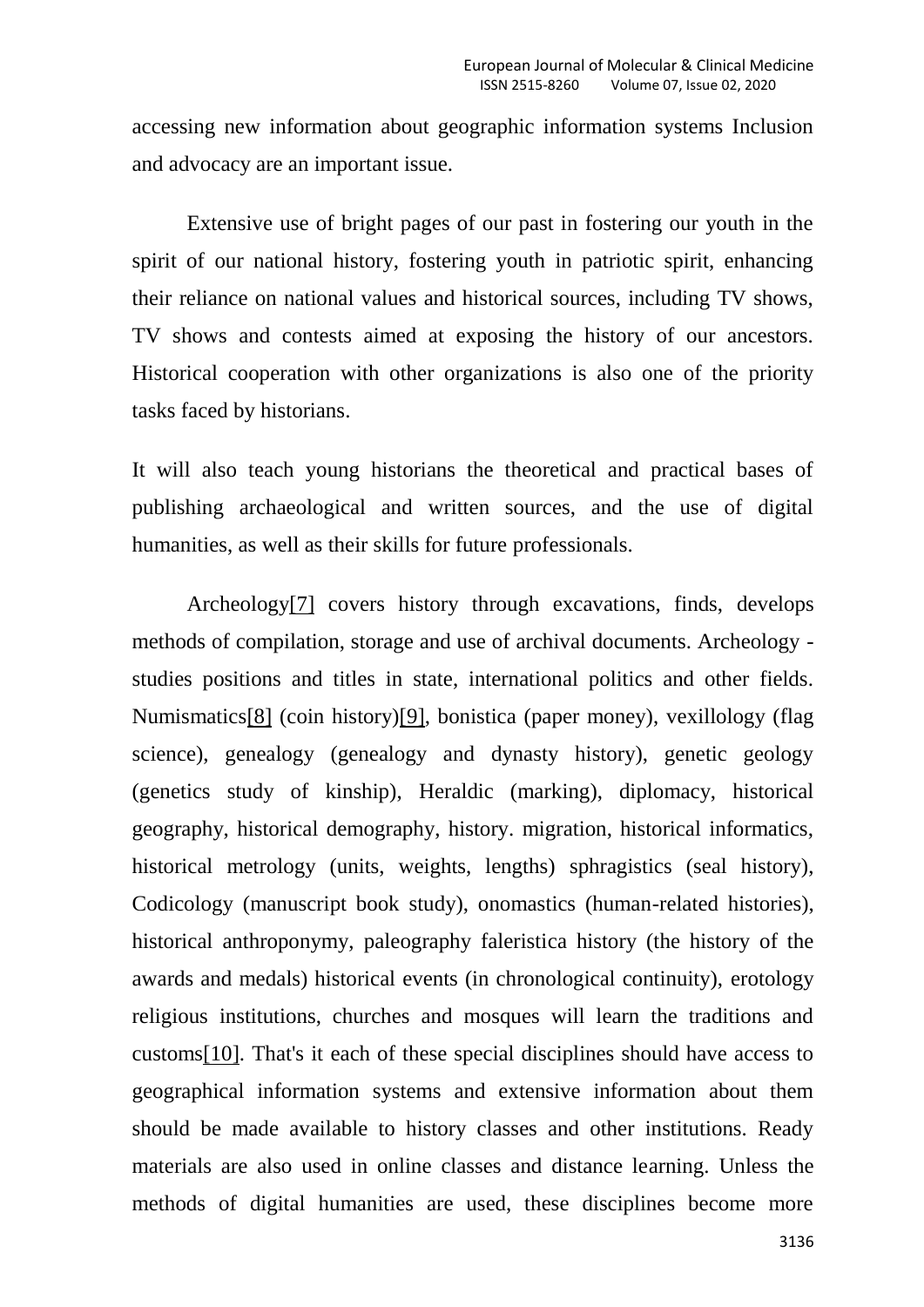difficult to master, resulting in many disciplines being left untouched and incomplete.

 Young historians need to understand the meaning of epigraphy (rock, gilt notes, etc.) through anthropology, gender history, social anthropology, ethnology, ethnography, social history, military history, historical psychology, historical sociology, and so on.

Today, it is necessary to establish close links between the Institute of History and Oriental Studies and Archeology of the Academy of Sciences of the Republic of Uzbekistan, departments and centers of the humanitarian sphere, to expand research facilities, to refrain from repeated analysis of the same period and to pay attention to the periods that have not yet been studied. Of course, their monitoring should be carried out through geographic information systems.

For each of us to have strong historians, every university should have computer-based language centers with audio recordings, video materials and presentations. Students of the Faculty of History must know Arabic, Persian, Old Uzbek writing, English, German, French, and Chinese through information technology. Unless each student receives a diploma in at least 3 languages, they will not become a strong historian in the future.

The knowledge of the Chinese language is especially important for young people. When the Arabs related to the history of Uzbekistan were destroyed, ancient writings, secretaries and other scholars were destroyed. We only know our history through the book Avesto, which came to us today from the Arabs through the ceasefire. In fact, before the creation of great powers, there is the law of the establishment of city states and smaller governments. Thus, by strengthening archeological expeditions and exploring our heritage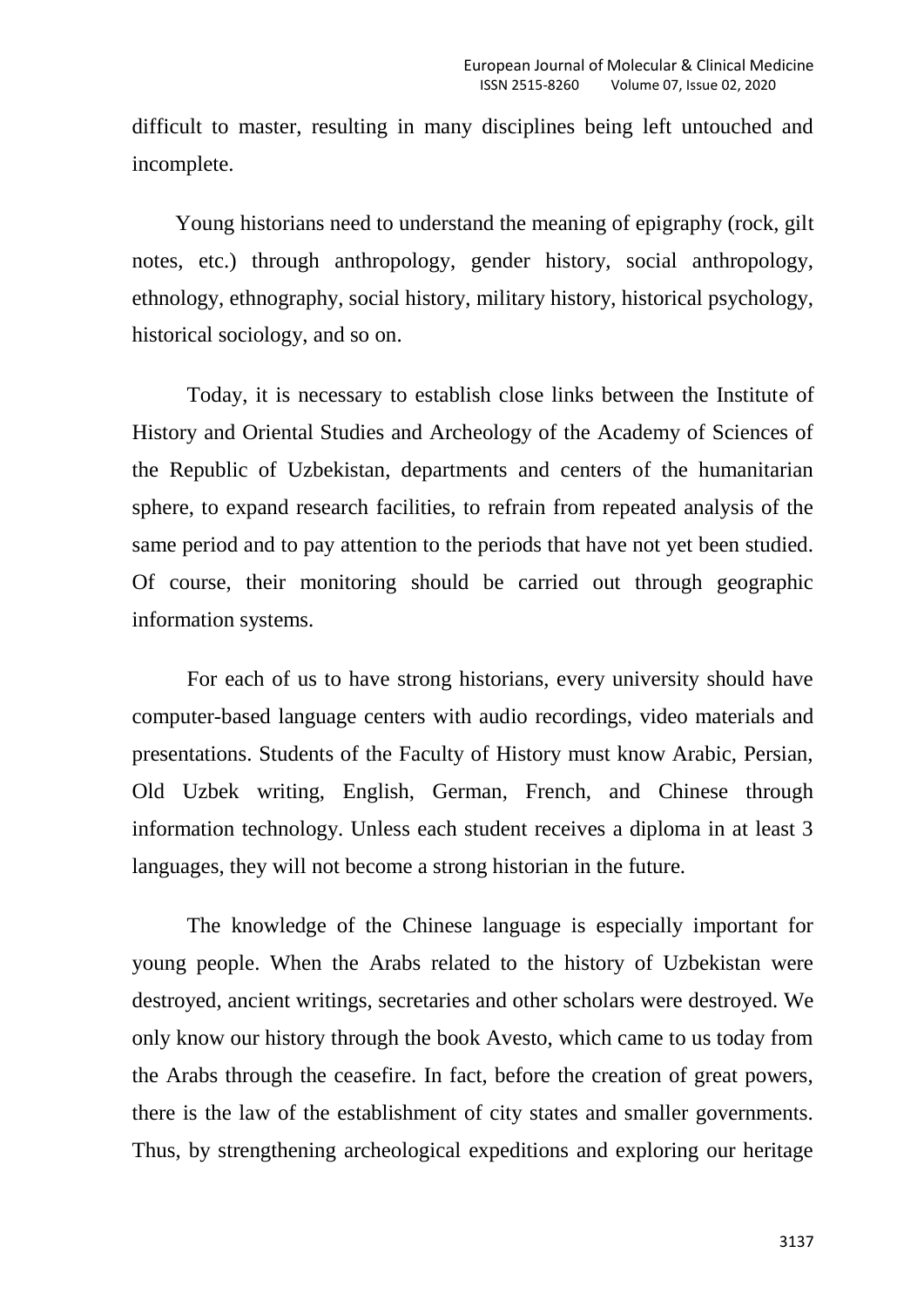through computer technology stored in China and elsewhere, we can prove that the history of our previous statehood dates back to more ancient times.

## **REFERENCES**

[\[1\]U](http://file/C:/Users/%D0%96%D0%B0%D1%85%D0%BE%D0%BD%D0%B3%D0%B8%D1%80_%D0%B0%D0%BA%D0%B0/Documents/scopus/Uljaeva%20Scopus%202%2018.11.2019.docx#_ftnref2)ljaeva ShohistahonMamajonovna, Nosirkhodjaeva Gulnora Abdukaxxarovna, Azimov Khakimali Imomovich, TadjibaevaDilnovozOzodovna // A History of Historiography and some Sources of the Period of Amir Temur and Temurids. Pp. 4819-4823. <https://www.ijeat.org/wp-content/uploads/papers/v9i1/A2930109119.pdf>

[\[2\]M](http://file/C:/Users/%D0%96%D0%B0%D1%85%D0%BE%D0%BD%D0%B3%D0%B8%D1%80_%D0%B0%D0%BA%D0%B0/Documents/scopus/Uljaeva%20Scopus%202%2018.11.2019.docx#_ftnref2)adraimov A, Fuzailova G. Manbashunoslik. Tashkent, Fan, 2007. -294 b (Madraimov A, Fuzailova G. Manbashunoslik. Tashkent, Fan, 2007. -294 p.).

[\[3\]Ў](http://file/C:/Users/%D0%96%D0%B0%D1%85%D0%BE%D0%BD%D0%B3%D0%B8%D1%80_%D0%B0%D0%BA%D0%B0/Documents/scopus/Uljaeva%20Scopus%202%2018.11.2019.docx#_ftnref3)збекистонРеспубликасидатуризмнижадалривожлантиришгаоидқўши мчачора-

тадбирлартўғрисидаЎзбекистонРеспубликасиПрезидентинингФармони // <http://lex.uz/docs/4143188> (Decree of the President of the Republic of Uzbekistan "On additional measures to accelerate tourism development in the Republic of Uzbekistan" [http://lex.uz/docs/4143188\).\\$](http://lex.uz/docs/4143188).$) ;

[\[4\]Ў](http://file/C:/Users/%D0%96%D0%B0%D1%85%D0%BE%D0%BD%D0%B3%D0%B8%D1%80_%D0%B0%D0%BA%D0%B0/Documents/scopus/Uljaeva%20Scopus%202%2018.11.2019.docx#_ftnref4)збекистонРеспубликасидатуризмнижадалривожлантиришгаоидқўши мчачора-

тадбирлартўғрисидаЎзбекистонРеспубликасиПрезидентинингФармони // <http://lex.uz/docs/4143188> (Decree of the President of the Republic of Uzbekistan "On additional measures to accelerate tourism development in the Republic of Uzbekistan" http://lex.uz/docs/4143188).

[\[5\]U](http://file/C:/Users/%D0%96%D0%B0%D1%85%D0%BE%D0%BD%D0%B3%D0%B8%D1%80_%D0%B0%D0%BA%D0%B0/Documents/scopus/Uljaeva%20Scopus%202%2018.11.2019.docx#_ftnref5)ljaevaShohistahon, AkilovaUgilkhon, KhatamovaRano, ZakirovaDilfuza, ElmuratovaShokhista. History of Medicine in the Epoch of Amir Temur and His Dynasty // International Journal of Soft Computing and Engineering, 2019. <https://www.ijrte.org/download/volume-8-issue-3/>;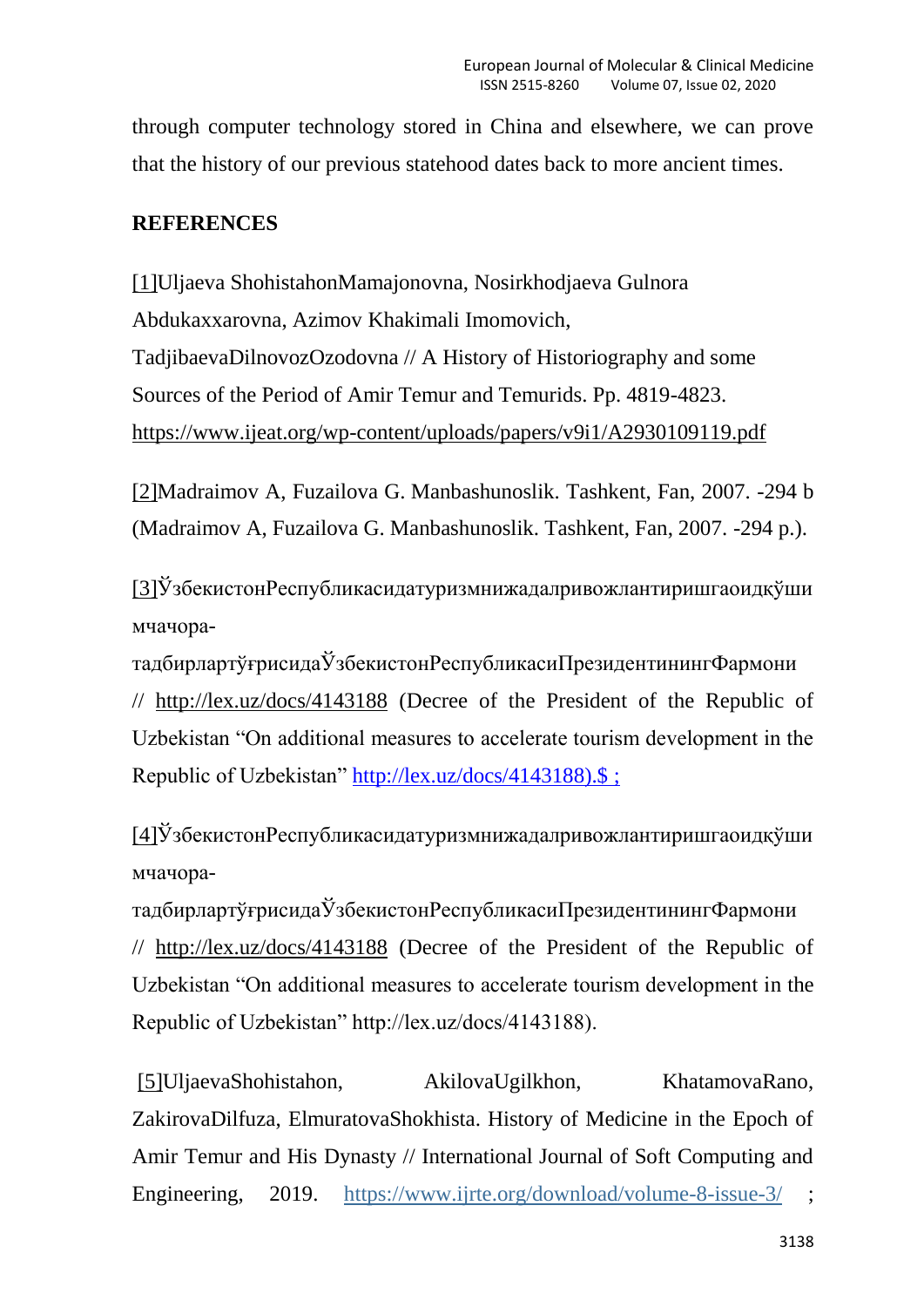ShohistahonUljaeva, AzimovKhakimali, KhakimovaMakhruya, MamadaminovaBakhtigul, TurdiboyevaMaksuda. The Unani medicine history in Central Asia // International Journal of Soft Computing and Engineering, 2019. (Scopus Journal) [https://www.ijrte.org/download/volume-](https://www.ijrte.org/download/volume-8-issue-3/)[8-issue-3/;](https://www.ijrte.org/download/volume-8-issue-3/) UljaevaShohistahon, KhakimovaMakhruya, TurdiboevaMakhsuda, BotirovaKhalima, ZakirovaDilfuza // The European Culture Under the Empire of Amir Temur // -Pp. 4653-4655[.https://www.ijeat.org/wp](https://www.ijeat.org/wp-ontent/uploads/papers/v9i1/A2935109119.pdf)[ontent/uploads/papers/v9i1/A2935109119.pdfU](https://www.ijeat.org/wp-ontent/uploads/papers/v9i1/A2935109119.pdf)ljaevaShohistahonMamajonov na, NosirkhodjaevaGulnoraAbdukaxxarovna, AzimovKhakimaliImomovich, TadjibaevaDilnovozOzodovna // A History of Historiography and some Sources of the Period of Amir Temur and Temurids. Pp . 4819- 4823[.https://www.ijeat.org/wp-ntent/uploads/papers/v9i1/A2930109119.pdf;](https://www.ijeat.org/wp-ntent/uploads/papers/v9i1/A2930109119.pdf) UljaevaShohistahon, GofurovaKhilola, InagamovaGuzalTakhirovna, IsakulovaBakhtigulKhujamo // About Central Management System State of Amir Temur. -Pp. 4834-4836. [https://www.ijeat.org/wp](https://www.ijeat.org/wp-content/uploads/papers/v9i1/A2937109119.pdf)[content/uploads/papers/v9i1/A2937109119.pdf](https://www.ijeat.org/wp-content/uploads/papers/v9i1/A2937109119.pdf)

[\[6\]U](http://file/C:/Users/%D0%96%D0%B0%D1%85%D0%BE%D0%BD%D0%B3%D0%B8%D1%80_%D0%B0%D0%BA%D0%B0/Documents/scopus/Uljaeva%20Scopus%202%2018.11.2019.docx#_ftnref6)ljaevaShohistahon, KhamidovKhojiakbar, KalkanovEshmatboy, UrazalievaGulshada, NormatovOtabek // Some Pages Development of Entrepreneurship in the Empire of Amir Temur // -Pp.5250-5253 [https://www.ijeat.org/wp-content/uploads/papers/v9i1/A2951109119.pdf;](https://www.ijeat.org/wp-content/uploads/papers/v9i1/A2951109119.pdf) ShohistahonUljaeva, KiyomiddinNazarov, GulshadaUrazalieva, GulnoraXudayberdieva // Some Features of Public Administration in the Empire of Amir Temur. Pp. 5254-5256. [https://www.ijeat.org/wp](https://www.ijeat.org/wp-content/uploads/papers/v9i1/A2952109119.pdf)[content/uploads/papers/v9i1/A2952109119.pdf;](https://www.ijeat.org/wp-content/uploads/papers/v9i1/A2952109119.pdf) Ismailova, Z., Choriev, R., Ibragimova, G., Abdurakhmanova, S., &Abdiev, N. **(2020).** Competent model of Practice-oriented education of students of the construction profile. *Journal of Critical Reviews*. Innovare Academics Sciences Pvt. Ltd. [https://doi.org/10.31838/jcr.07.04.85.](https://doi.org/10.31838/jcr.07.04.85) -Pp. 437-441; Ismailova, Z., Khimmataliev, D., Khashimova, M., Fayzullaev, R., &Sadikova, F. **(2019**). The role of modern women in society and family. *Opcion*, *35*(Special Issue 21), 734–751; Karabaevna, Z., &Raximovich, B. **(2019).** The use of innovation technologies in the formation of students' professional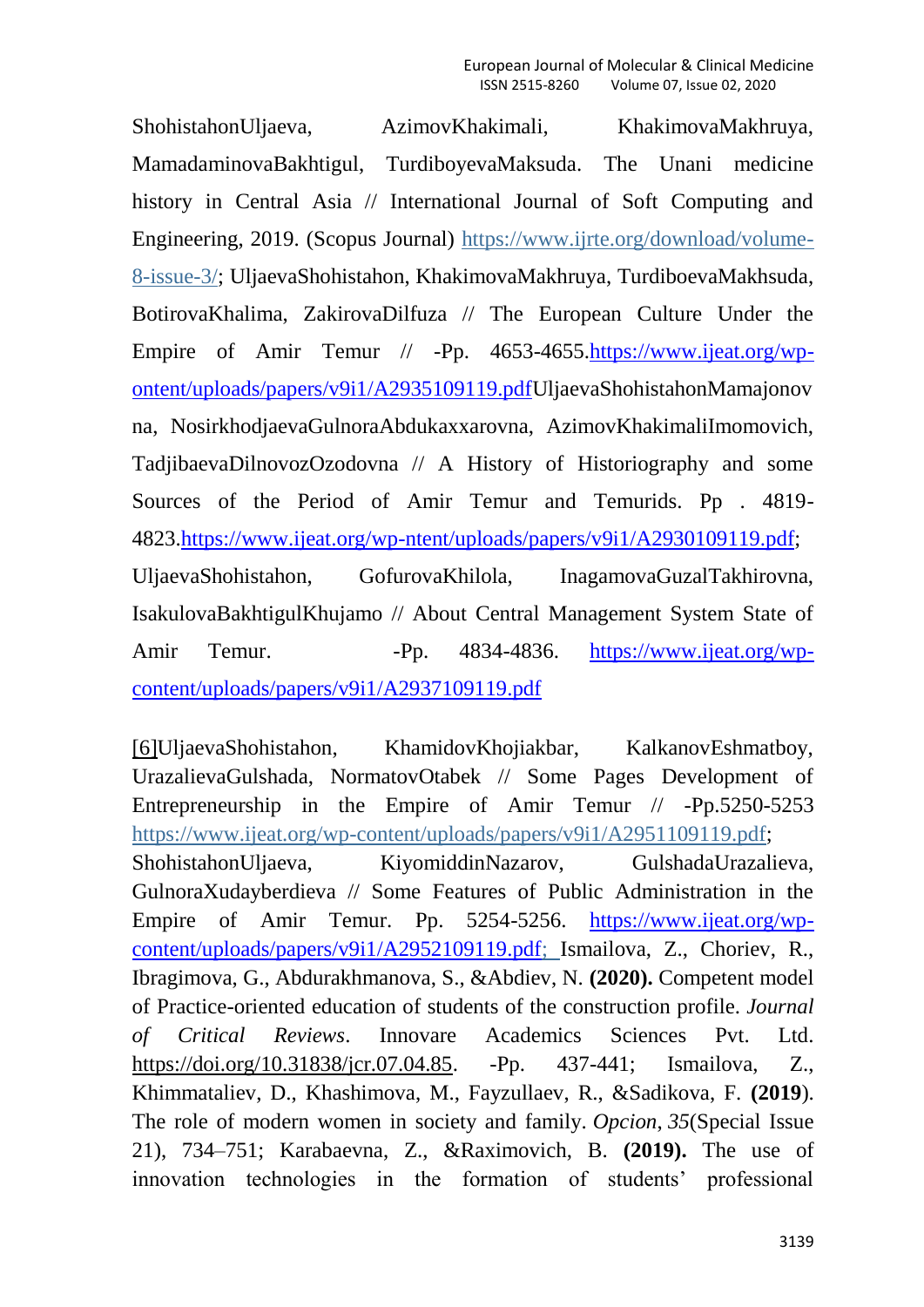competences. *International Journal of Engineering and Advanced Technology*, *9*(1), 6898–6902.

[\[7\]](http://file/C:/Users/%D0%96%D0%B0%D1%85%D0%BE%D0%BD%D0%B3%D0%B8%D1%80_%D0%B0%D0%BA%D0%B0/Documents/scopus/Uljaeva%20Scopus%202%2018.11.2019.docx#_ftnref7) Peter L. Drewett . Field Archaeology: An Introduction. London 1999, 196 p.

[\[8\]Б](http://file/C:/Users/%D0%96%D0%B0%D1%85%D0%BE%D0%BD%D0%B3%D0%B8%D1%80_%D0%B0%D0%BA%D0%B0/Documents/scopus/Uljaeva%20Scopus%202%2018.11.2019.docx#_ftnref8)абаяровГ. МонетаституламиТудун // НумизматикаЦентральнойАзии. Вып. 7, Ташкент. 2004, с. 40-43 (Babayarov G. Coinage Tudun // Numismatics of Central Asia. release. 7, Tashkent. 2004, p. 40-43)

[\[9\]Р](http://file/C:/Users/%D0%96%D0%B0%D1%85%D0%BE%D0%BD%D0%B3%D0%B8%D1%80_%D0%B0%D0%BA%D0%B0/Documents/scopus/Uljaeva%20Scopus%202%2018.11.2019.docx#_ftnref9)укописное наследие Узбекистана // [Исследования](http://file/C:/Users/%D0%96%D0%B0%D1%85%D0%BE%D0%BD%D0%B3%D0%B8%D1%80_%D0%B0%D0%BA%D0%B0/Documents/scopus/Uljaeva%20Scopus%202%2018.11.2019.docx#_ftnref9) по [источниковедению](https://www.academia.edu/38429954/%D0%A0%D1%83%D0%BA%D0%BE%D0%BF%D0%B8%D1%81%D0%BD%D0%BE%D0%B5_%D0%BD%D0%B0%D1%81%D0%BB%D0%B5%D0%B4%D0%B8%D0%B5_%D0%A3%D0%B7%D0%B1%D0%B5%D0%BA%D0%B8%D1%81%D1%82%D0%B0%D0%BD%D0%B0_%D0%98%D1%81%D1%81%D0%BB%D0%B5%D0%B4%D0%BE%D0%B2%D0%B0%D0%BD%D0%B8%D1%8F_%D0%BF%D0%BE_%D0%B8%D1%81%D1%82%D0%BE%D1%87%D0%BD%D0%B8%D0%BA%D0%BE%D0%B2%D0%B5%D0%B4%D0%B5%D0%BD%D0%B8%D1%8E_%D0%B8%D1%81%D1%82%D0%BE%D1%80%D0%B8%D0%B8_%D0%A1%D1%80%D0%B5%D0%B4%D0%BD%D0%B5%D0%B9_%D0%90%D0%B7%D0%B8%D0%B8._%D0%A0%D1%83%D0%BA%D0%BE%D0%BF%D0%B8%D1%81%D0%B8._%D0%94%D0%BE%D0%BA%D1%83%D0%BC%D0%B5%D0%BD%D1%82%D1%8B._%D0%98%D1%81%D1%82%D0%BE%D1%87%D0%BD%D0%B8%D0%BA%D0%B8._Saarbr%C3%BCcken_LAP_2014._%D0%A1._107_123) истории Средней Азии. Рукописи. Документы. Источники. [Saarbrücken:](https://www.academia.edu/38429954/%D0%A0%D1%83%D0%BA%D0%BE%D0%BF%D0%B8%D1%81%D0%BD%D0%BE%D0%B5_%D0%BD%D0%B0%D1%81%D0%BB%D0%B5%D0%B4%D0%B8%D0%B5_%D0%A3%D0%B7%D0%B1%D0%B5%D0%BA%D0%B8%D1%81%D1%82%D0%B0%D0%BD%D0%B0_%D0%98%D1%81%D1%81%D0%BB%D0%B5%D0%B4%D0%BE%D0%B2%D0%B0%D0%BD%D0%B8%D1%8F_%D0%BF%D0%BE_%D0%B8%D1%81%D1%82%D0%BE%D1%87%D0%BD%D0%B8%D0%BA%D0%BE%D0%B2%D0%B5%D0%B4%D0%B5%D0%BD%D0%B8%D1%8E_%D0%B8%D1%81%D1%82%D0%BE%D1%80%D0%B8%D0%B8_%D0%A1%D1%80%D0%B5%D0%B4%D0%BD%D0%B5%D0%B9_%D0%90%D0%B7%D0%B8%D0%B8._%D0%A0%D1%83%D0%BA%D0%BE%D0%BF%D0%B8%D1%81%D0%B8._%D0%94%D0%BE%D0%BA%D1%83%D0%BC%D0%B5%D0%BD%D1%82%D1%8B._%D0%98%D1%81%D1%82%D0%BE%D1%87%D0%BD%D0%B8%D0%BA%D0%B8._Saarbr%C3%BCcken_LAP_2014._%D0%A1._107_123) LAP, 2014. С. 107 – 123 (The handwritten heritage of [Uzbekistan](https://www.academia.edu/38429954/%D0%A0%D1%83%D0%BA%D0%BE%D0%BF%D0%B8%D1%81%D0%BD%D0%BE%D0%B5_%D0%BD%D0%B0%D1%81%D0%BB%D0%B5%D0%B4%D0%B8%D0%B5_%D0%A3%D0%B7%D0%B1%D0%B5%D0%BA%D0%B8%D1%81%D1%82%D0%B0%D0%BD%D0%B0_%D0%98%D1%81%D1%81%D0%BB%D0%B5%D0%B4%D0%BE%D0%B2%D0%B0%D0%BD%D0%B8%D1%8F_%D0%BF%D0%BE_%D0%B8%D1%81%D1%82%D0%BE%D1%87%D0%BD%D0%B8%D0%BA%D0%BE%D0%B2%D0%B5%D0%B4%D0%B5%D0%BD%D0%B8%D1%8E_%D0%B8%D1%81%D1%82%D0%BE%D1%80%D0%B8%D0%B8_%D0%A1%D1%80%D0%B5%D0%B4%D0%BD%D0%B5%D0%B9_%D0%90%D0%B7%D0%B8%D0%B8._%D0%A0%D1%83%D0%BA%D0%BE%D0%BF%D0%B8%D1%81%D0%B8._%D0%94%D0%BE%D0%BA%D1%83%D0%BC%D0%B5%D0%BD%D1%82%D1%8B._%D0%98%D1%81%D1%82%D0%BE%D1%87%D0%BD%D0%B8%D0%BA%D0%B8._Saarbr%C3%BCcken_LAP_2014._%D0%A1._107_123) // Studies on the source study of the history of Central Asia. Manuscripts. [Documentation.](https://www.academia.edu/38429954/%D0%A0%D1%83%D0%BA%D0%BE%D0%BF%D0%B8%D1%81%D0%BD%D0%BE%D0%B5_%D0%BD%D0%B0%D1%81%D0%BB%D0%B5%D0%B4%D0%B8%D0%B5_%D0%A3%D0%B7%D0%B1%D0%B5%D0%BA%D0%B8%D1%81%D1%82%D0%B0%D0%BD%D0%B0_%D0%98%D1%81%D1%81%D0%BB%D0%B5%D0%B4%D0%BE%D0%B2%D0%B0%D0%BD%D0%B8%D1%8F_%D0%BF%D0%BE_%D0%B8%D1%81%D1%82%D0%BE%D1%87%D0%BD%D0%B8%D0%BA%D0%BE%D0%B2%D0%B5%D0%B4%D0%B5%D0%BD%D0%B8%D1%8E_%D0%B8%D1%81%D1%82%D0%BE%D1%80%D0%B8%D0%B8_%D0%A1%D1%80%D0%B5%D0%B4%D0%BD%D0%B5%D0%B9_%D0%90%D0%B7%D0%B8%D0%B8._%D0%A0%D1%83%D0%BA%D0%BE%D0%BF%D0%B8%D1%81%D0%B8._%D0%94%D0%BE%D0%BA%D1%83%D0%BC%D0%B5%D0%BD%D1%82%D1%8B._%D0%98%D1%81%D1%82%D0%BE%D1%87%D0%BD%D0%B8%D0%BA%D0%B8._Saarbr%C3%BCcken_LAP_2014._%D0%A1._107_123) Sources. Saarbrücken: LAP, 2014.S. 107 - [123.\).](https://www.academia.edu/38429954/%D0%A0%D1%83%D0%BA%D0%BE%D0%BF%D0%B8%D1%81%D0%BD%D0%BE%D0%B5_%D0%BD%D0%B0%D1%81%D0%BB%D0%B5%D0%B4%D0%B8%D0%B5_%D0%A3%D0%B7%D0%B1%D0%B5%D0%BA%D0%B8%D1%81%D1%82%D0%B0%D0%BD%D0%B0_%D0%98%D1%81%D1%81%D0%BB%D0%B5%D0%B4%D0%BE%D0%B2%D0%B0%D0%BD%D0%B8%D1%8F_%D0%BF%D0%BE_%D0%B8%D1%81%D1%82%D0%BE%D1%87%D0%BD%D0%B8%D0%BA%D0%BE%D0%B2%D0%B5%D0%B4%D0%B5%D0%BD%D0%B8%D1%8E_%D0%B8%D1%81%D1%82%D0%BE%D1%80%D0%B8%D0%B8_%D0%A1%D1%80%D0%B5%D0%B4%D0%BD%D0%B5%D0%B9_%D0%90%D0%B7%D0%B8%D0%B8._%D0%A0%D1%83%D0%BA%D0%BE%D0%BF%D0%B8%D1%81%D0%B8._%D0%94%D0%BE%D0%BA%D1%83%D0%BC%D0%B5%D0%BD%D1%82%D1%8B._%D0%98%D1%81%D1%82%D0%BE%D1%87%D0%BD%D0%B8%D0%BA%D0%B8._Saarbr%C3%BCcken_LAP_2014._%D0%A1._107_123)

[\[10\]S](http://file/C:/Users/%D0%96%D0%B0%D1%85%D0%BE%D0%BD%D0%B3%D0%B8%D1%80_%D0%B0%D0%BA%D0%B0/Documents/scopus/Uljaeva%20Scopus%202%2018.11.2019.docx#_ftnref10)hohistahonUljaeva, KhakimovaMakhruya, MamadaminovaBakhtigul, NazarovKholmurod. The Place of Kurultai in Government Perfection in the Empire of Amir Temur //International Journal of Psychosocial Rehabilitation, Vol. 24, Special Issue 1, 2020 ISSN: 1475-7192-Pp. 409-416; ShohistahonUljaeva, BahkodirIsroilov, BoboqulToshev, KhalimaBotirova, BaxodirRaxmonovThe Posts and Ranks Concerning to a Local and Religious Administration // International Journal of Psychosocial Rehabilitation, Vol. 24, Special Issue 1, 2020 ISSN: 1475-7192. -Pp. 507-514; ShohistahonUljaeva, MalohatAbdukadirova, Natalya Myagkova // Some Pages from the History of Local Government System in the Empire of Amir Temur // International Journal of Psychosocial Rehabilitation, Vol. 24, Special Issue 1, 2020 ISSN: 1475-7192. -Pp.524-529; Shohistahon M. Uljaeva, KiyomiddinNazarov, KhojiakbarKhamidov, EshmatboyKalkanov, GulnoraXudayberdiyeva // Posts and Ranks Concerning to Central Power